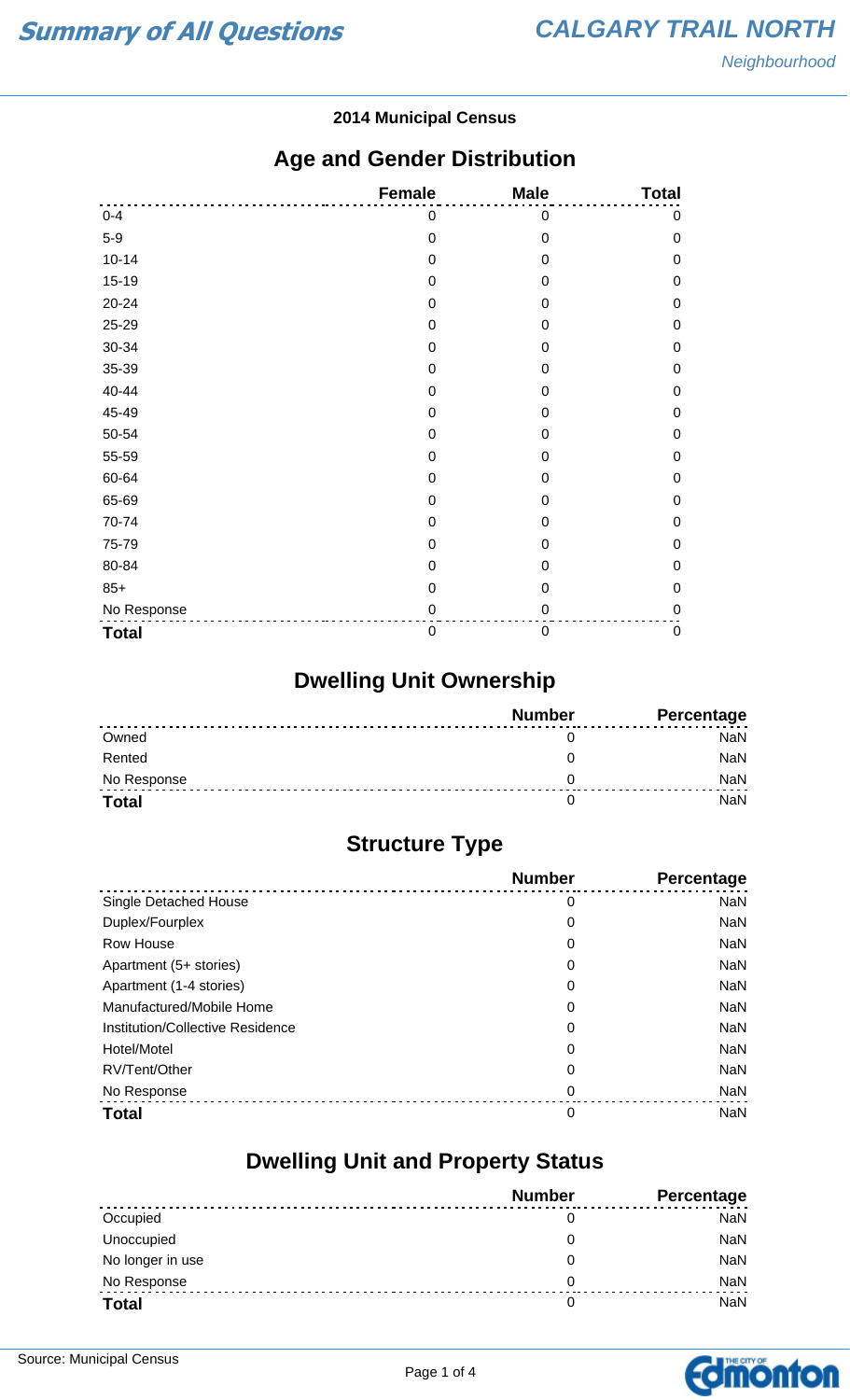**Neighbourhood** 

### **Marital Status**

|                      | <b>Number</b> | Percentage |
|----------------------|---------------|------------|
| Married              | 0             | <b>NaN</b> |
| Common-law           | 0             | NaN        |
| Separated/divorced   | 0             | <b>NaN</b> |
| <b>Never Married</b> | 0             | <b>NaN</b> |
| Widowed              | 0             | <b>NaN</b> |
| No Response          | 0             | NaN        |
| <b>Total</b>         | 0             | <b>NaN</b> |

### **Employment Status**

|                            | <b>Number</b> | Percentage |
|----------------------------|---------------|------------|
| Preschool                  | 0             | <b>NaN</b> |
| Kindergarten - Gr.6        | 0             | <b>NaN</b> |
| Gr.7 - Gr.9                | 0             | <b>NaN</b> |
| Gr.10 - Gr.12              | 0             | <b>NaN</b> |
| Post Secondary Student     | 0             | <b>NaN</b> |
| Homemaker                  | 0             | <b>NaN</b> |
| Employed 0-30 hrs          | 0             | <b>NaN</b> |
| Employed 30+ hrs           | 0             | <b>NaN</b> |
| Unemployed                 | 0             | <b>NaN</b> |
| Retired                    | 0             | <b>NaN</b> |
| Permanently unable to work | 0             | <b>NaN</b> |
| No Response                | 0             | <b>NaN</b> |
| <b>Total</b>               | 0             | <b>NaN</b> |

#### **Term of Residence at this Location**

|                              | <b>Number</b> | Percentage |
|------------------------------|---------------|------------|
| 5 years or more              | 0             | NaN        |
| 3 years to less than 5 years | 0             | NaN        |
| 1 year to less than 3 years  | 0             | NaN        |
| Less than 1 year             | 0             | NaN        |
| Child less than 1 year       | 0             | NaN        |
| No Response                  | $\Omega$      | NaN        |
| <b>Total</b>                 | 0             | NaN        |

## **Previous Residence if living in Dwelling for less than 1 year**

|                                   | <b>Number</b> | Percentage |
|-----------------------------------|---------------|------------|
| Elsewhere in Edmonton             | 0             | <b>NaN</b> |
| Elsewhere in Alberta              | 0             | <b>NaN</b> |
| Atlantic Canada                   | 0             | <b>NaN</b> |
| Ontario/Quebec                    | 0             | <b>NaN</b> |
| Territories/Manitoba/Saskatchewan | 0             | <b>NaN</b> |
| <b>British Columbia</b>           | 0             | <b>NaN</b> |
| <b>Outside Canada</b>             | 0             | <b>NaN</b> |
| No Response                       | 0             | <b>NaN</b> |
| <b>Total</b>                      | 0             | <b>NaN</b> |

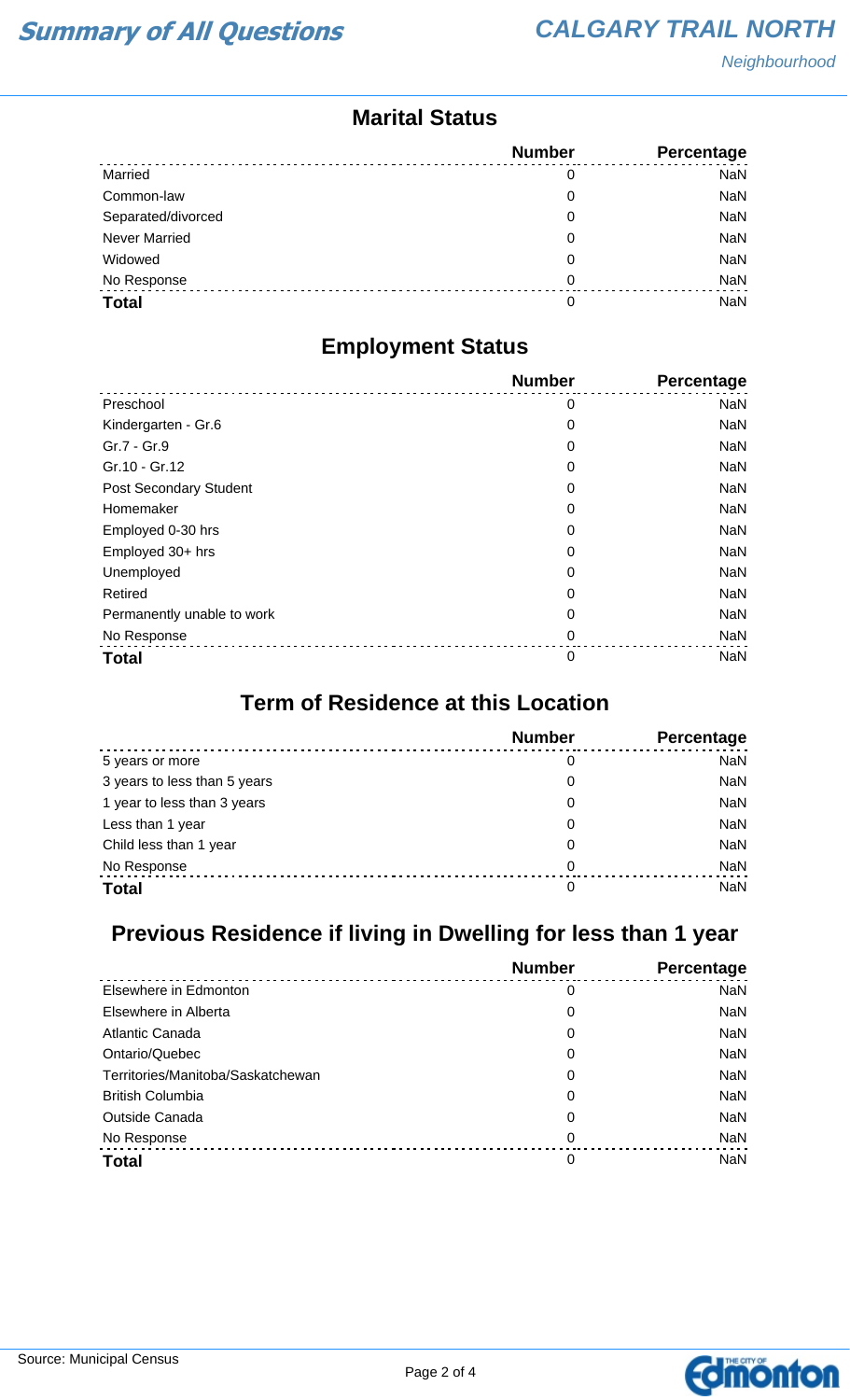## **Main Mode of Transportation from Home to Work**

|                              | <b>Number</b> | Percentage |
|------------------------------|---------------|------------|
| Car/Truck/Van (as Driver)    | 0             | <b>NaN</b> |
| Car/Truck/Van (as Passenger) | 0             | <b>NaN</b> |
| Transit                      | 0             | <b>NaN</b> |
| Walk                         | 0             | <b>NaN</b> |
| <b>Bicycle</b>               | 0             | <b>NaN</b> |
| Other                        | 0             | <b>NaN</b> |
| No Response                  | 0             | <b>NaN</b> |
| <b>Total</b>                 | 0             | NaN        |

## **Citizenship**

|                      | <b>Number</b> | <b>Percentage</b> |
|----------------------|---------------|-------------------|
| Canadian Citizen     |               | NaN               |
| Non Canadian Citizen |               | <b>NaN</b>        |
| No Response          |               | <b>NaN</b>        |
| <b>Total</b>         |               | NaN               |

## **School Residency**

|              | <b>Number</b> | <b>Percentage</b> |
|--------------|---------------|-------------------|
| Public       |               | NaN               |
| Catholic     |               | NaN               |
| No Response  |               | <b>NaN</b>        |
| <b>Total</b> |               | NaN               |

## **Household Languages**

|                              | <b>Number</b> | Percentage |
|------------------------------|---------------|------------|
| English Only                 | 0             | <b>NaN</b> |
| Arabic                       | 0             | <b>NaN</b> |
| Cantonese                    | 0             | <b>NaN</b> |
| French                       | 0             | <b>NaN</b> |
| German                       | 0             | <b>NaN</b> |
| Mandarin                     | 0             | <b>NaN</b> |
| Panjabi (Punjabi)            | 0             | <b>NaN</b> |
| Spanish                      | 0             | <b>NaN</b> |
| Tagalog (Pilipino, Filipino) | 0             | <b>NaN</b> |
| Ukrainian                    | 0             | <b>NaN</b> |
| Other                        | 0             | <b>NaN</b> |
| No Response                  | $\mathbf 0$   | <b>NaN</b> |
| <b>Total</b>                 | $\mathbf 0$   | <b>NaN</b> |